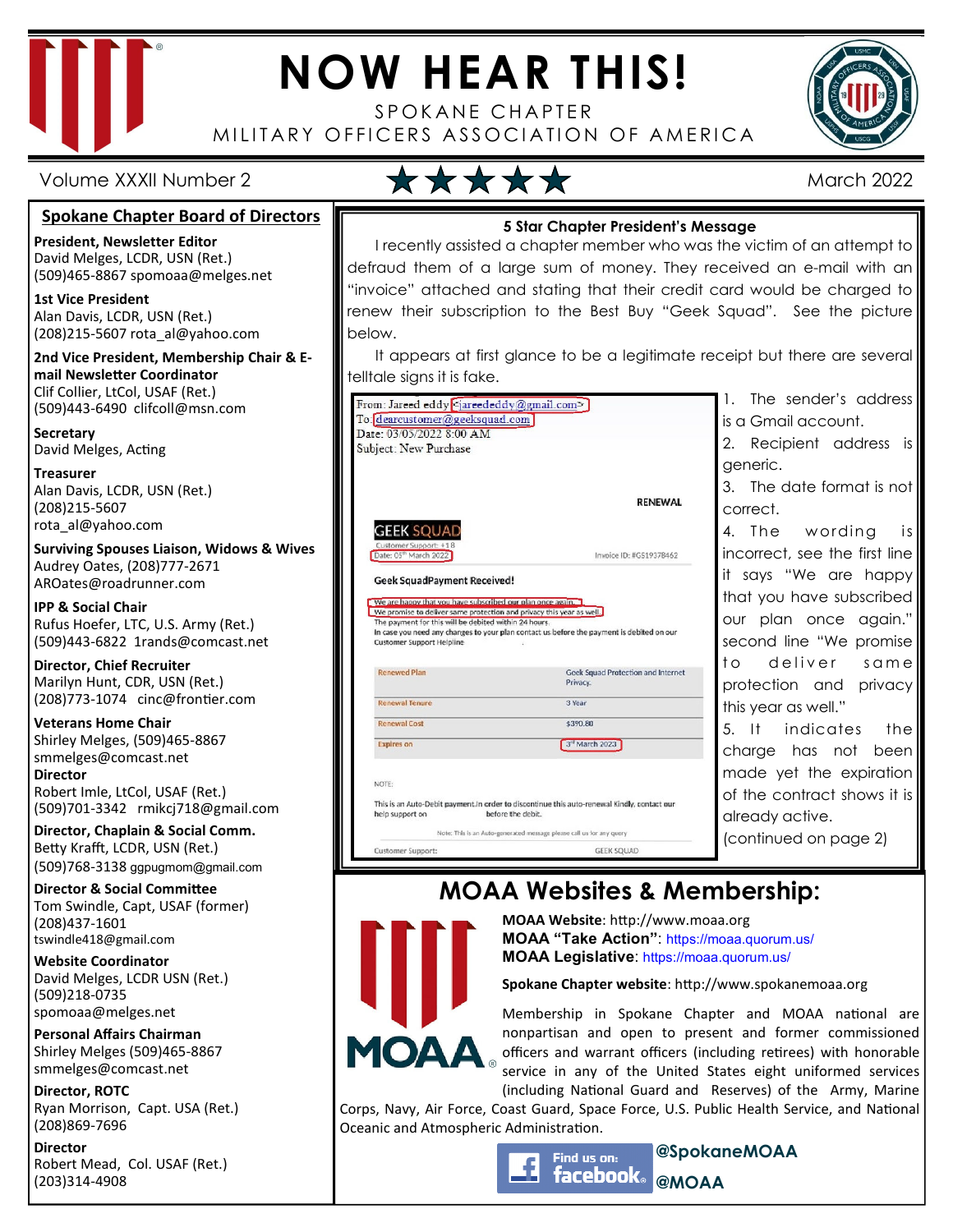| CONGRESSWOMAN CATHY MCMORRIS RODGERS                                                                                                                                                                                                                          | <b>Chapter Scoreboard 2022</b>                                                                                                           |  |  |  |  |  |
|---------------------------------------------------------------------------------------------------------------------------------------------------------------------------------------------------------------------------------------------------------------|------------------------------------------------------------------------------------------------------------------------------------------|--|--|--|--|--|
| FIFTH DISTRICT, WASHINGTON                                                                                                                                                                                                                                    | JROTC Scholarship Funds (as of 1 November 2021) \$1392.00                                                                                |  |  |  |  |  |
|                                                                                                                                                                                                                                                               | Legislative Letters, Postcards, & E-mails (as of 1 March 2022):                                                                          |  |  |  |  |  |
| <b>CHARLIE DURAÑONA</b><br><b>VETERANS/MILITARY LIAISON</b>                                                                                                                                                                                                   | 2021 Total: 647 2022 Total: 129                                                                                                          |  |  |  |  |  |
|                                                                                                                                                                                                                                                               | 2022 Raffles:<br><b>MOAA Scholarship</b><br>APR:                                                                                         |  |  |  |  |  |
| $(509)$ 680-5583-C<br>$(509)$ 353-2374-O                                                                                                                                                                                                                      | JUN:<br><b>Union Gospel Mission</b>                                                                                                      |  |  |  |  |  |
| 10 N. POST STREET, SUITE 625<br>CHARLES.DURANONA@MAIL.HOUSE.GOV<br>SPOKANE, WA 99201                                                                                                                                                                          | JUL:<br>Meals on Wheels<br>SEP:<br>Widows & Wives Wreaths Across America                                                                 |  |  |  |  |  |
|                                                                                                                                                                                                                                                               | OCT:<br>Spokane Veterans Home                                                                                                            |  |  |  |  |  |
|                                                                                                                                                                                                                                                               | DEC:<br>COL Spady Koyama JROTC Scholarships                                                                                              |  |  |  |  |  |
| <u>Taps</u>                                                                                                                                                                                                                                                   | <b>Widows &amp; Wives:</b>                                                                                                               |  |  |  |  |  |
| <b>Francis Percy LTC USA (retired)</b>                                                                                                                                                                                                                        | Homeless Vets \$21.00 & 0 items delivered.<br>Spokane Veterans Home: \$0.00, & 498 items delivered. January                              |  |  |  |  |  |
|                                                                                                                                                                                                                                                               |                                                                                                                                          |  |  |  |  |  |
| <b>Leila L. Larson Surviving Spouse</b>                                                                                                                                                                                                                       | delivery included: 46 unfinished wood crafts, 40 postage stamps,<br>66 new Valentine cards, 14 sticker pages, 25 note pads, 9 stationary |  |  |  |  |  |
|                                                                                                                                                                                                                                                               | sets, 59 calendars, 132 hangers, 22 activity books, 5 glitter, 8 acrylic                                                                 |  |  |  |  |  |
| <u>Welcome aboard:</u>                                                                                                                                                                                                                                        | paint, 6 mag., 3 Brass Button bears, 43 Women's hygiene, 15 men's<br>hygiene, and 5 pair ladies socks                                    |  |  |  |  |  |
|                                                                                                                                                                                                                                                               | Meals on Wheels \$21.00                                                                                                                  |  |  |  |  |  |
|                                                                                                                                                                                                                                                               | Wreaths Across America \$0.00                                                                                                            |  |  |  |  |  |
| Jennifer Coles, COL, USAFR, (retired) & Craig,                                                                                                                                                                                                                | Christ Kitchen \$0.00                                                                                                                    |  |  |  |  |  |
| they reside in Colbert, Washington                                                                                                                                                                                                                            | The Widows & Wives are continuing to gather for lunch and                                                                                |  |  |  |  |  |
|                                                                                                                                                                                                                                                               | conversation on the first Tuesday of each month at 1 pm. All are<br>invited to join them. On April 5, 2022 they will dine at Longhorn    |  |  |  |  |  |
| Richard Baldwin, LCDR USN (retired) & Eleon-                                                                                                                                                                                                                  | BBQ, 2315 N Argonne Rd, Spokane Valley. Please call Shirley                                                                              |  |  |  |  |  |
| ore, they reside in Nine Mile Falls, Washington                                                                                                                                                                                                               | (509)465-8867 to reserve a place at their table or to be placed on<br>the monthly email notification list.                               |  |  |  |  |  |
|                                                                                                                                                                                                                                                               |                                                                                                                                          |  |  |  |  |  |
|                                                                                                                                                                                                                                                               | (continued from page 1) If you receive anything similar to this immediately delete it, do not hesitate to contact the associated         |  |  |  |  |  |
| company and definitely check your credit card/bank account for any fraudulent activity.                                                                                                                                                                       |                                                                                                                                          |  |  |  |  |  |
| <b>Veteran Phishing Warning</b>                                                                                                                                                                                                                               |                                                                                                                                          |  |  |  |  |  |
| If you receive a suspicious e-mail from the Department of Veterans Affairs (VA), DO NOT open the e-mail or click on any at-<br>tachments or links. VA does not send e-mails asking for personal information, threatening e-mails, or e-mails claiming to take |                                                                                                                                          |  |  |  |  |  |
| adverse actions on claimants or beneficiaries (jail or lawsuits). If you receive any of these e-mails or are in doubt about any                                                                                                                               |                                                                                                                                          |  |  |  |  |  |
| communications appearing to be from VA, please contact VA directly at 1 (800) 827-1000.<br>VA takes the security of Veterans seriously.                                                                                                                       |                                                                                                                                          |  |  |  |  |  |
| For more information, please see this YouTube video of VA's Office of Financial Management, Chief Financial Officer                                                                                                                                           |                                                                                                                                          |  |  |  |  |  |

Charles Tapp II, on the proactive measures VA has taken to protect and prevent fraudulent activity and how you can protect your finances and personal data from fraud.

*VA blogs* also have information to help you stay vigilant at work and in your personal life and provide additional information on how phishing attacks are getting even more sophisticated.

You can find more information to help keep you cybersafe at *Cybercrime Support Network* and the *Scam Spotter organization*.

**Links to web sites with additional information mentioned above (underlined above)** 

https://www.youtube.com/watch?v=6X4xkNcCnNU&t=15s https://blogs.va.gov/VAntage/100177/hook-line-and-sinker-how-to-up-your-phishing-game/ https://fightcybercrime.org/ https://www.scamspotter.org/

**NOW HEAR THIS!** *Is published at least 6 times per year by the Spokane Chapter, Military Officers Association of America, P O Box 466, Veradale WA 99037. Editor: David Melges, spomoaa@melges.net, (509)218-0735. Advertising limited to members/spouses only. No subject matter that would preclude non-profit mailing.*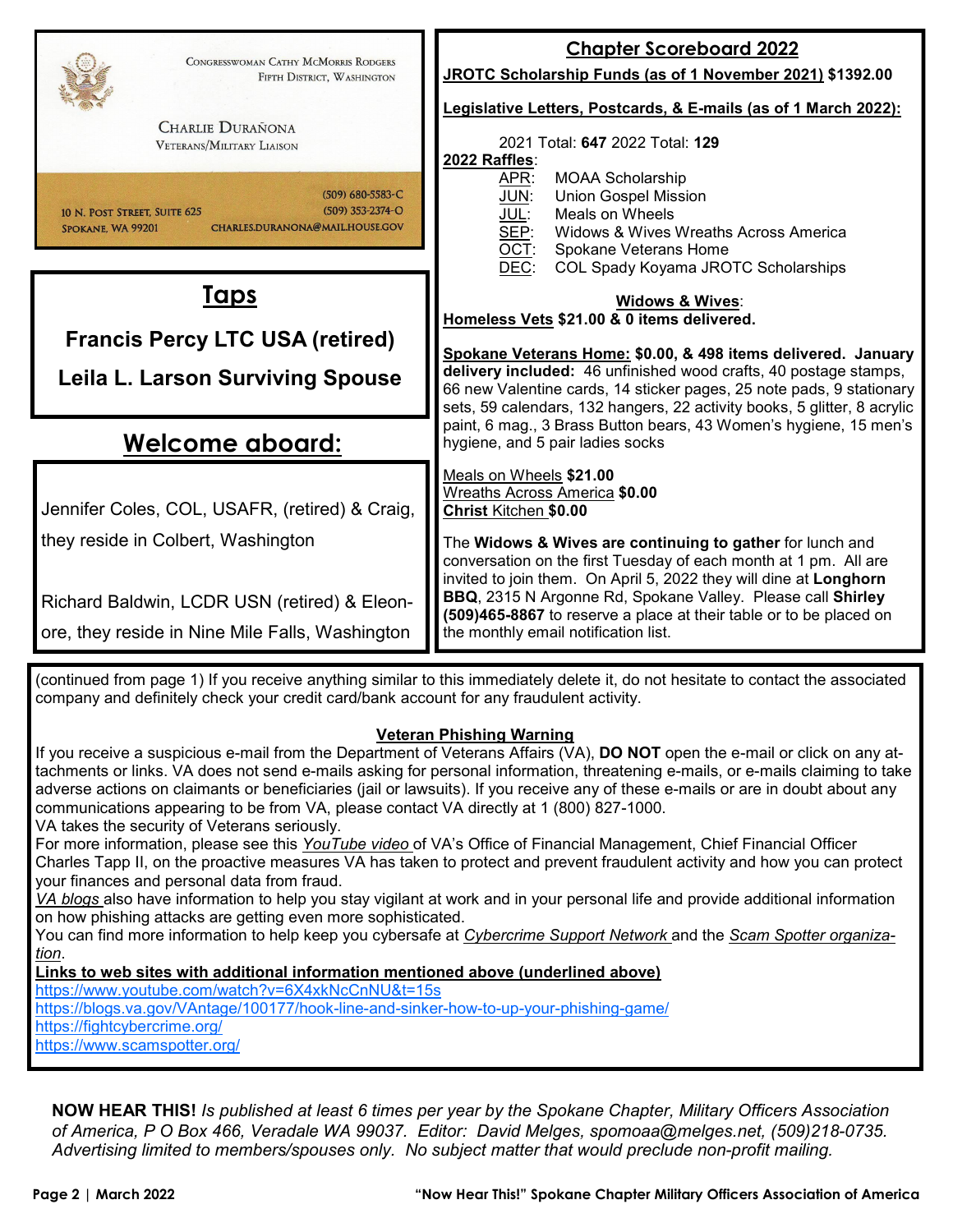# **LEGISLATIVE ACTION REPORT**

#### **Key Bills being considered by Congress**

Show your support for these bills by going to https://moaa.quorum.us/ Our chapter designation is *WA07,* which will be useful when using the MOAA website.  $\_$  , and the set of the set of the set of the set of the set of the set of the set of the set of the set of the set of the set of the set of the set of the set of the set of the set of the set of the set of the set of th

S. 3541: Health Care for Burn Pit Veterans Act

H.R. 6458: To amend title 38, United States Code, to eliminate the requirement to specify an effective period of a transfer of Post-9/11 educational assistance to a dependent.

H.R. 1836: Guard and Reserve GI Bill Parity Act of 2021

S. 3388: Veterans Benefits Improvement Act of 2021

H.R. 6124: VA Home Loan GRACE Act of 2021

S. 3293: Post-9/11 Veterans' Mental Health Care Improvement Act of 2021

S. 3147: Reservists Opportunity Act of 2021

H.R. 5758: COMFORT Act

S. 3016: Military FATIGUES Act of 2021

S. 3021: COMFORT Act of 2021

S. 3017: Veterans Dental Care Eligibility Expansion and Enhancement Act

S. 3003: Comprehensive and Overdue Support for Troops of War Act of 2021

H.R. 5607: Justice for ALS Veterans Act of 2021

S. 189: Veterans' Compensation Cost-of-Living Adjustment Act of 2021

S. 2786: Unlawful Turn-Aways Act of 2021

H.R. 5321: Unlawful Turn-Aways Act of 2021

H.R. 4880: Veterans' Prostate Cancer Treatment and Research Act

H.R. 4824: Stop Copay Overpay Act

S. 2508: Veterans and Consumers Fair Credit Act

S. 2513: Brian Neuman Department of Veterans Affairs Clothing Allowance Improvement Act of 2021

H.R. 4772: Mark O'Brien VA Clothing Allowance Improvement Act

H.R. 4769: Onward to Opportunity Act

S. 89: Ensuring Survivor Benefits during COVID-19 Act of 2021

H.R. 4633: To amend title 38, United States Code, to improve the repayment by the Secretary of Veterans Affairs of benefits misused by a fiduciary.

S. 2405: Commitment to Veteran Support and Outreach Act

S.J.Res. 15: Providing for congressional disapproval under chapter 8 of title 5, United States Code, of the rule submitted by the Office of the Comptroller of Currency relating to National Banks and Federal Savings Associations as Lenders.

H.R. 239: Equal Access to Contraception for Veterans Act

H.R. 3967: Honoring our PACT Act of 2021

H.R. 3793: Supporting Families of the Fallen Act

H.R. 3646: Reducing Barriers for Military Voters Act

H.R. 3486: Recognizing Military Service in PSLF Act

H.R. 3512: Healthcare for Our Troops Act

S. 1670: Credit for Caring Act of 2021

H.R. 3402: Caring for Survivors Act of 2021

The list continues, you can see them and comment on them by going to https://moaa.quorum.us/

 $\_$  , and the set of the set of the set of the set of the set of the set of the set of the set of the set of the set of the set of the set of the set of the set of the set of the set of the set of the set of the set of th

## **Legislative Contacts**

**President Joe Biden**  The White House 1600 Pennsylvania Ave. Washington DC 20500

#### **Washington**

#### **Senator Patty Murray**

United States Senate 10 North Post St, Suite 600 Spokane WA 99201 (509)624-9515 Fax (509)624-9561

#### **Senator Maria Cantwell**

United States Senate 920 W. Riverside, Suite 697 Spokane WA 99201 (509)353-2507 Fax (509)353-2547

#### **Representative Cathy McMorris Rodgers**

United States House of Representatives 10 N. Post St, Suite 625 Spokane WA 99201 (509)353-2374 Fax (509)352-2412

#### **Idaho**

**Senator Mike Crapo** United States Senate 610 W. Hubbard, Suite 209 Coeur d'Alene ID 83814 (208)664-5490 Fax (208)664-0889

**Senator Jim Risch** 

United States Senate 610 W. Hubbard, Suite 213 Coeur d'Alene ID 83814 (208)667-6130 Fax (208)765-1743

#### **Representative Russ Fulcher**

United States House of Representatives 1250 Ironwood Dr. Suite. 241 Coeur d'Alene ID 83814 (208)667-0127 Fax: (208)667-0310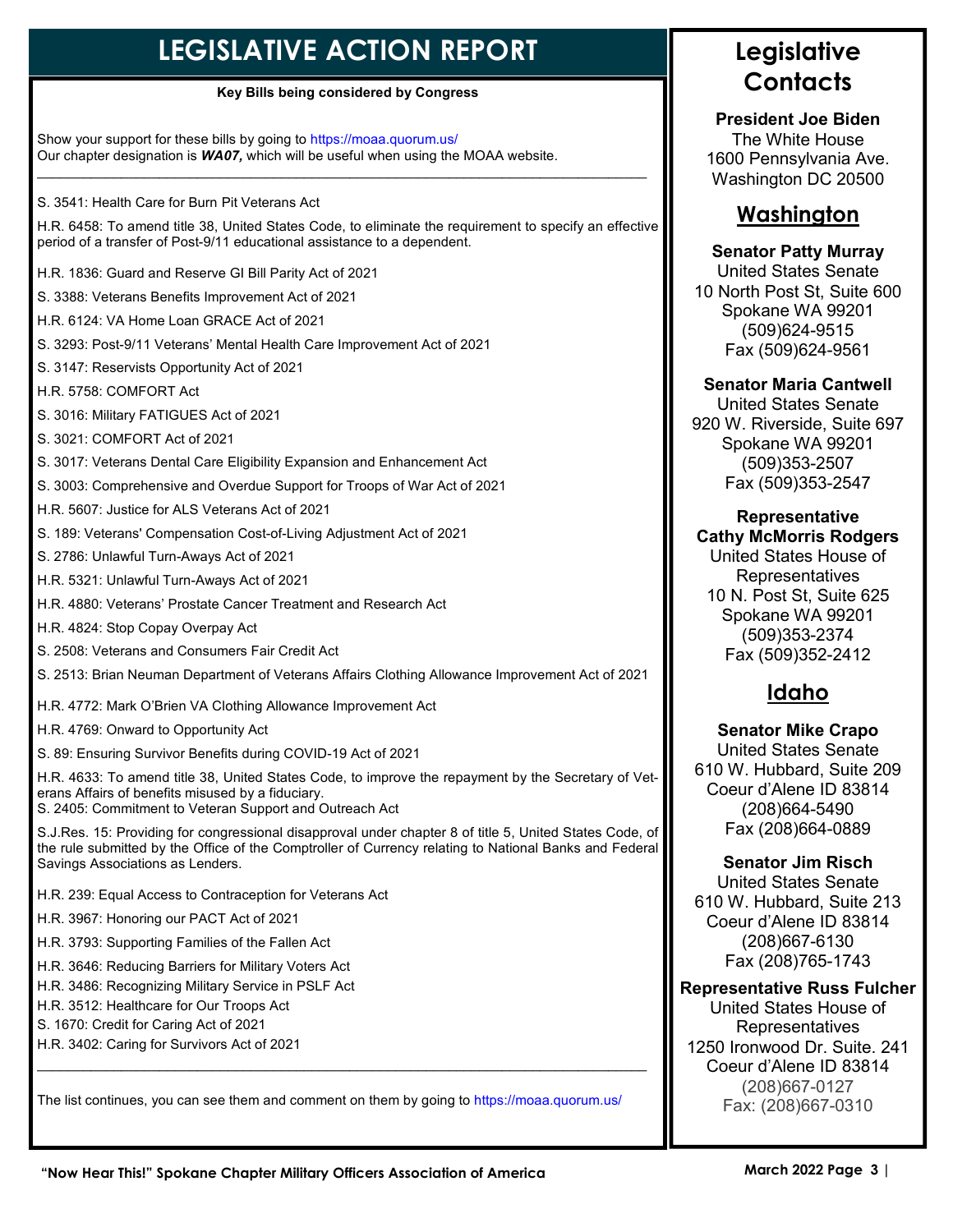| <b>Mailing Address</b><br>Spokane Chapter, MOAA<br>P.O. Box 466<br>Veradale WA 99037                                                                                                                                                                                                                                                                                                                                                                               |             | <b>Social Registration April 2022</b>                                                         | Please mail reservation early so we receive it no later than Tuesday, 19 April 2022<br>To cancel a reservation, contact Rufus Hoefer (509) 443-6822 NLT Wednesday, 21 April for a refund.                                                                  |  |
|--------------------------------------------------------------------------------------------------------------------------------------------------------------------------------------------------------------------------------------------------------------------------------------------------------------------------------------------------------------------------------------------------------------------------------------------------------------------|-------------|-----------------------------------------------------------------------------------------------|------------------------------------------------------------------------------------------------------------------------------------------------------------------------------------------------------------------------------------------------------------|--|
| <b>What's on the Menu:</b>                                                                                                                                                                                                                                                                                                                                                                                                                                         |             | <u>Date &amp; Times</u>                                                                       | <u>Location</u>                                                                                                                                                                                                                                            |  |
| Chef carved NY Strip<br>Chicken Picatta<br>Fresh fruit & cheese platter                                                                                                                                                                                                                                                                                                                                                                                            |             | Sunday, 24 April 2022<br>Cost is \$28 per person                                              | Ramada Inn<br>8909 Airport Drive<br>Spokane                                                                                                                                                                                                                |  |
| Signature Salad<br>Au gratin potatoes<br>Green beans<br>Tea or Coffee<br>Cash bar                                                                                                                                                                                                                                                                                                                                                                                  |             |                                                                                               | Please reserve ____ places for the Sunday, 24 April social at<br>Ramada Inn Spokane. My check in the amount of \$<br>enclosed (\$28 x __ number of reservations). Make check payable<br>to "Spokane Chapter MOAA" and mail to chapter mailbox above.       |  |
| _Name: ______________________                                                                                                                                                                                                                                                                                                                                                                                                                                      |             |                                                                                               | Member/Guest (circle one)                                                                                                                                                                                                                                  |  |
| Mame: Name and Alberta Manual Andrews Manual Andrews Manual Andrews Manual Andrews Manual Andrews Manual Andrews Manual Andrews Manual Andrews Manual Andrews Manual Andrews Manual Andrews Manual Andrews Manual Andrews Manu                                                                                                                                                                                                                                     |             | Member/Guest (circle one) Name:                                                               | Member/Guest (circle one)                                                                                                                                                                                                                                  |  |
| 'Name:                                                                                                                                                                                                                                                                                                                                                                                                                                                             |             |                                                                                               |                                                                                                                                                                                                                                                            |  |
| Spokane Chapter, MOAA<br>P.O. Box 466,<br>Veradale WA 99037<br>Member Name: ______<br>(Please print clearly)<br>[ ] I would like to be added to the chapter e-mail list. I specifically request to (check all that apply):<br>[] Receive the chapter newsletter by e-mail<br>[ ] Receive important information in a timely manner.<br>] My e-mail address is:<br>(Please print clearly)<br>My mailing address, e-mail address, and/or phone number has changed to: |             |                                                                                               | E-MAIL REQUEST, CHANGE OF ADDRESS or PHONE, or TEMPORARILY AWAY:<br>Clip and complete this form and send it to the address on the left<br>NOTE: We do not send junk e-mail or spam. Also, we do not give<br>away, sell or trade anyone's e-mail addresses. |  |
| Fill out and Mail to: Spokane Chapter<br>Military Officers Association of America<br>P.O. Box 466, Veradale WA 99037<br>Please Print or Type: NAME                                                                                                                                                                                                                                                                                                                 | Join Today! | Regular Member: \$15/yr. or \$40 for 3 yrs.<br>Surviving Spouse: \$9/year or \$25 for 3 years | FREE Chapter Membership for NEW members thru 31 DEC 2022                                                                                                                                                                                                   |  |
|                                                                                                                                                                                                                                                                                                                                                                                                                                                                    |             |                                                                                               |                                                                                                                                                                                                                                                            |  |
|                                                                                                                                                                                                                                                                                                                                                                                                                                                                    |             |                                                                                               |                                                                                                                                                                                                                                                            |  |
|                                                                                                                                                                                                                                                                                                                                                                                                                                                                    |             |                                                                                               |                                                                                                                                                                                                                                                            |  |
|                                                                                                                                                                                                                                                                                                                                                                                                                                                                    |             |                                                                                               |                                                                                                                                                                                                                                                            |  |
|                                                                                                                                                                                                                                                                                                                                                                                                                                                                    |             |                                                                                               |                                                                                                                                                                                                                                                            |  |
| To join Spokane Chapter, MOAA, membership is required in MOAA national. I am / am not (circle one) a current member of MOAA national.                                                                                                                                                                                                                                                                                                                              |             |                                                                                               |                                                                                                                                                                                                                                                            |  |
| Membership in the Spokane Chapter and MOAA national is open to present and former commissioned officers and warrant officers                                                                                                                                                                                                                                                                                                                                       |             |                                                                                               |                                                                                                                                                                                                                                                            |  |
| (including retirees) with honorable service in any of the United States seven uniformed services (including National Guard and Reserves) of                                                                                                                                                                                                                                                                                                                        |             |                                                                                               |                                                                                                                                                                                                                                                            |  |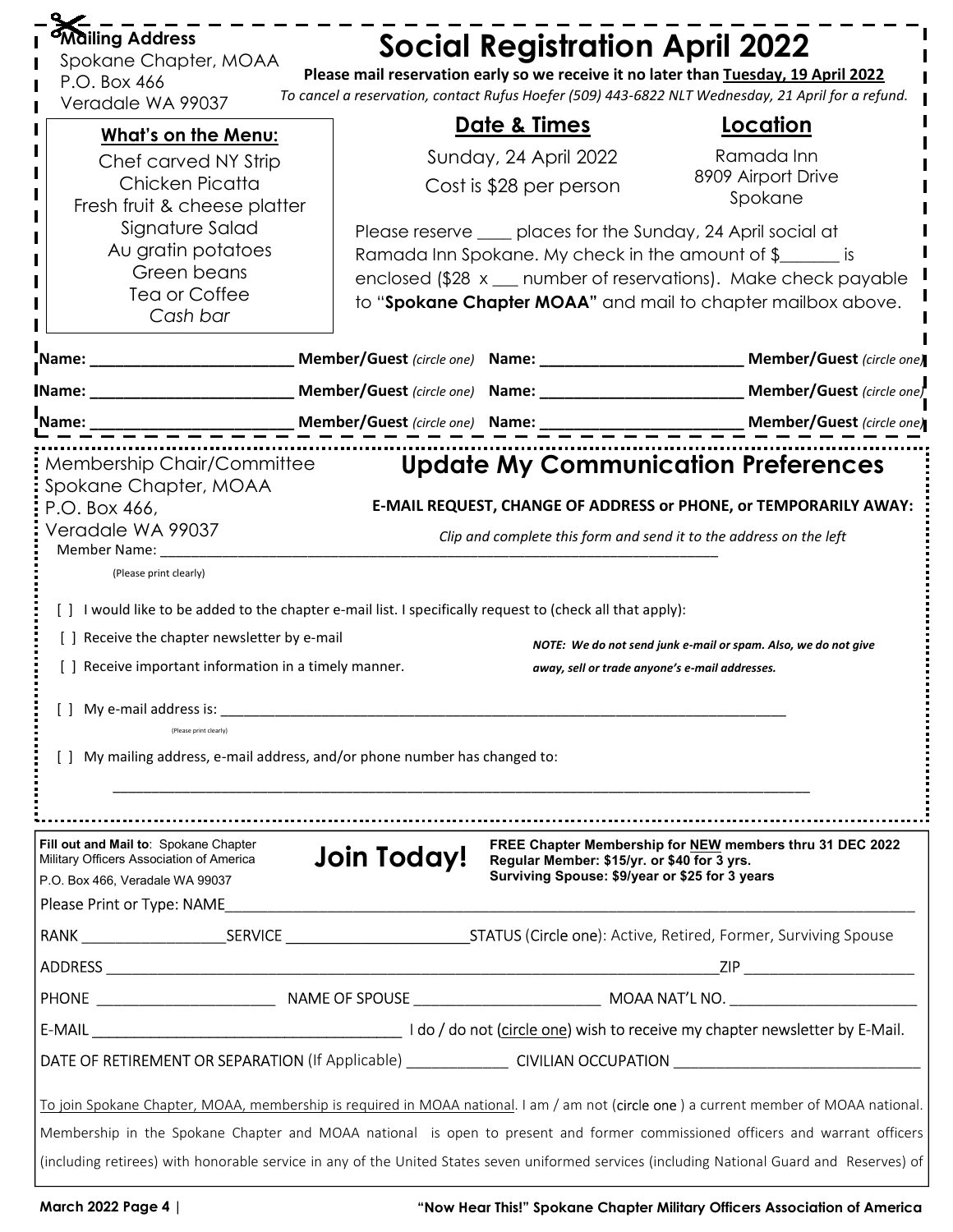# **Local Resources**

#### **Washington Attorney General's Military & Veteran Legal Resource Guide**  This guide summarizes in one place some of the many

legal rights, protections, and resources available to Washington's military service members, veterans, and their families. It is designed to help promote awareness and understanding about the laws and protections among military service members, veterans, and others to help current and former military service members see the full benefit these laws provide.

The free guide can be downloaded at the following link *http://www.atg.wa.gov/veteran-and-military-resources*  or received by mail via written request to the address below: Washington State Office of the Attorney General. Military & Veteran Assistance,800 5th Avenue, Suite 2000 Seattle, WA 98104

#### **Casualty Assistance Officer Erica Kerin is the casualty assistance officer for Fairchild AFB and surrounding area.**

Bldg. 2040 at 7 W. Arnold St., (509)247-4488. *If you leave a message, she will call you back.* 

### **U.S. Air Force Legal Assistance Fairchild AFB Wing Headquarters (509)247-2838**

Legal Assistance: Tuesday & Thursday 0830-0930 Notary & Power of Attorney: Mon—Fri 0830-1600  *Call to find out if they can help with your legal* 

# **Chapter Spady Koyama JROTC Scholarship**

In past years we donate the December Social raffle proceeds to support the local high school JROTC graduates who will be continuing their education with a \$500.00 scholarship sent to the school they attend. I would encourage you to send a donation to the chapter. This scholarship enables us to further assist these deserving individuals further their education.

## **Expanded Commissary Shopping Privileges**

The Department of Defense expanded commissary shopping privileges in the U.S. effective 1 January 2020 as part of the Purple Heart and Disabled Veterans Equal Access Act of 2018, included in the John S. McCain National Defense Authorization Act for Fiscal Year 2019. **Access was expanded to include:**

- Veterans with service-connected disabilities
- Purple Heart recipients

• Former Prisoners of war, and Individuals approved and designated as the primary family caregivers of eligible Veterans under the Department of Veterans Affairs Program of Comprehensive Assistance for Family Caregivers

### **Are you eligible for your Veterans Health ID Card? https://www.va.gov/health-care/eligibility**

You can apply through one of the following methods if you meet eligibility requirements:

1. **Phone:** 877-222-8387, Monday through Friday, 8:00 a.m. to 8:00 p.m. ET to get help with your application.

2. **Mail:** Fill out the Application for Health Benefits (VA Form 10- 10EZ) and send to address in the instructions.

3. **In Person**: Fill out the Application for Health Benefits (VA Form 10-10EZ).

**With help of a trained professional:** You can work with a trained professional called an accredited representative to get help applying for health care benefits.